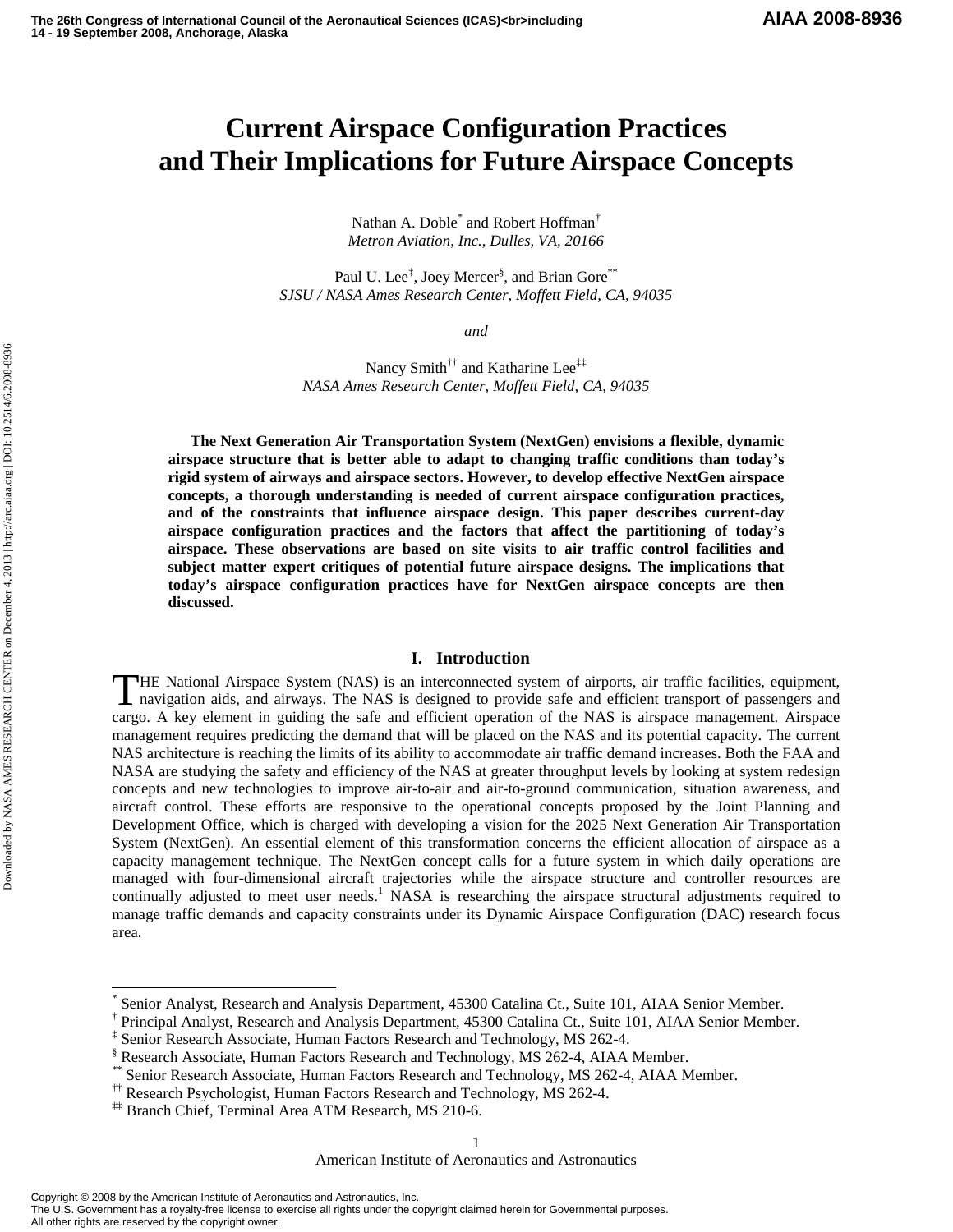DAC is a new operational paradigm that proposes to move from the current structured, static airspace to a dynamic airspace capable of adapting to user demand while meeting changing constraints of weather, traffic congestion, complexity, and a highly diverse aircraft fleet.<sup>2</sup> DAC will dynamically allocate both controller resources and airspace structure to meet real-time demand profiles. DAC research consists of three major components: 1) overall organization of the airspace; 2) dynamically changing airspace to meet the demand; and 3) generic airspace characterization. The first component relates to strategic organization of airspace and the creation of new classes of airspace to take advantage of concepts and technologies that are expected to be available by 2025. The second component relates to the dynamic airspace reconfiguration that is needed to accommodate fluctuating demand. The third component relates to generic airspace designs that could promote interchangeability among facilities and controllers by removing structural and functional components of the airspace that would require site-specific training.

## **II. Motivation**

Before introducing new airspace designs within the DAC framework, a comprehensive assessment of current airspace design and reconfiguration practices is warranted to better understand the potential constraints and limitations posed by today's NAS infrastructure. Such an examination provides a better foundation upon which to conceptualize the limitations of the current infrastructure. DAC research can then better devise both air- and groundbased concepts and technologies that will facilitate anticipated future traffic growth in the NextGen environment.

To understand how the NAS can transform from current airspace structures and operational practices to what is envisioned in NextGen, this paper catalogues DAC-relevant airspace components and operations used in the present day. Current airspace reconfiguration practices reveal the limited options in current operations and suggest how sectors and airspace can be reconfigured to address various technological and human factors considerations. DAC envisions the future airspace as substantially more dynamic, changing fluidly with changes in traffic, weather, and resource demands. Understanding the limitations of the current reconfiguration practices is a necessary initial step in the design of effective airspace reconfiguration support tools and operational concepts.

## **III. Approach**

Information on current-day airspace designs and configuration practices was acquired through a combination of literature reviews, air traffic management facility site observations, and discussions with subject matter experts (SMEs), as well as from material presented at a NASA Ames DAC Workshop conducted in February 2007. SMEs were instrumental in providing insights and supplemental information to the literature reviews on airspace redesign and reconfiguration practices. The observed Air Route Traffic Control Center (ARTCC), Terminal Radar Approach Control (TRACON), and Air Traffic Control Tower (ATCT) facilities were chosen for their geographic and operational diversity, and are described below.

#### **A. Cleveland ARTCC (ZOB)**

Due to its geographic location, ZOB is responsible for traffic to and from the Chicago, New York, and Washington, DC, metropolitan areas. Thus, a large part of the controllers' tasks is ensuring that restrictions such as miles-in-trail and minutes-in-trail are achieved for flights between these high-traffic airports, as well as for flights departing airports underlying the overhead traffic streams. ZOB is organized into eight *areas*, which each have approximately six *sectors*. ZOB contains low-altitude, high-altitude, super-high, and ultra-high sectors.

## **B. Jacksonville ARTCC (ZJX)**

Major traffic flows in ZJX include arrivals to and departures from Charlotte Douglas Airport (CLT), Orlando International Airport (MCO), Tampa International Airport (TPA), and other southern Florida airports. ZJX also provides services to Hartsfield-Jackson Atlanta International Airport (ATL) arrivals from the southeast. Daily traffic volume is approximately 6,000 – 10,000 flights. Traffic managers reported that the highest volume is during the days near Thanksgiving, and from December through April, with heavy "snowbird" traffic destined to southern Florida from airports in the northeastern United States. ZJX is organized into six areas containing approximately 45 low-altitude, high-altitude, super-high, and ultra-high sectors.

## **C. Minneapolis ARTCC (ZMP)**

Major traffic flows in ZMP consist of arrivals to and departures from Minneapolis-St. Paul International Airport (MSP), as well as some transcontinental traffic. In addition, ZMP contains the western termini for routes through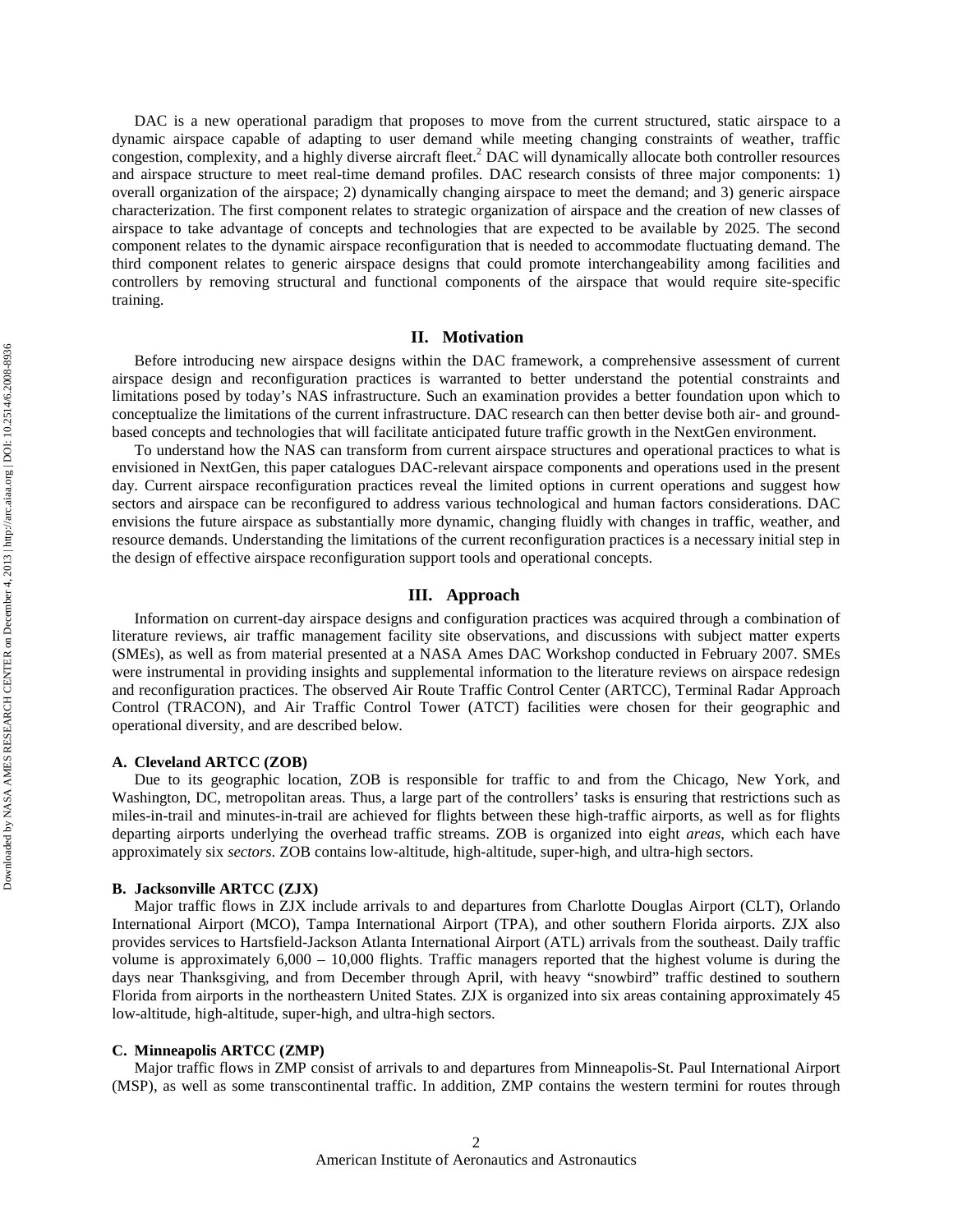Canada that are used to offload traffic to and from the northeast United States that would normally transit ZOB. ZMP is organized into six areas, with low-altitude, high-altitude, and super-high sectors.

#### **D. New York TRACON (N90)**

Air traffic within N90 airspace is dominated by arrivals to and departures from several major air carrier airports: Newark Liberty International (EWR), LaGuardia (LGA), and John F. Kennedy International (JFK), plus several general aviation airports. The traffic characteristics of each major airport differ markedly: EWR is a hub dominated by a single airline; LGA largely serves domestic flights, and is busy throughout the day; and JFK serves a large number of international and cargo flights, with peak traffic periods in the afternoon and evening. The airspace in N90 is organized into four areas according to the major traffic flows into and out of these airports.

#### **E. Potomac Consolidated TRACON (PCT)**

Air traffic within PCT is dominated by arrivals to and departures from several major air carrier airports in the Washington, DC, area: Baltimore-Washington (BWI), Ronald Reagan Washington National (DCA), and Washington Dulles International (IAD). In addition, PCT handles traffic for Richmond International Airport (RIC) and Andrews Air Force Base (ADW). PCT is organized into four areas: Chesapeake (for BWI traffic), Mt. Vernon (for DCA and ADW traffic), James River (for RIC traffic), and Shenandoah (for IAD traffic). All areas handle arrivals, departures, and overflights. Although the areas are organized around major airports, the airport flows are not completely segregated (e.g., a DCA departure may enter the Shenandoah area before being handed off to the Washington ARTCC).

#### **F. San Francisco International Airport ATCT (SFO)**

Weather and other disruptive phenomena at SFO frequently induce airport runway configuration changes which, in turn, induce reconfiguration of the surrounding airspace. In particular, during the spring and summer months, SFO often experiences a low-lying marine stratus layer in the morning hours. The marine stratus impairs pilots' abilities to maintain visual contact with aircraft landing on a parallel runway, effectively reducing the runway availability from two runways to one. When the marine stratus is expected to linger through the morning rush hour, traffic specialists at the Air Traffic Control System Command Center (ATCSCC) typically initiate a national ground delay program to balance capacity and demand at SFO.

## **IV. Current Airspace Configuration Practices**

Next, findings from the site visits are presented. Where available, Enhanced Traffic Management System (ETMS) data are provided to support the observations. The findings are organized according to the following airspace configuration processes observed in the field:

- Opening and Closing Sectors
- Dynamic Resectorization
- Special Use Airspace Management
- Airspace Redesign

## **A. Opening and Closing Sectors**

Airspace controlled by an ARTCC is partitioned into several areas, and each area is further divided into sectors. A sector is a fundamental unit of airspace in which one or more controllers have separation responsibility for aircraft. Each sector has a distinct set of communication frequencies and an aircraft passing from one sector to another requires coordination for hand-offs and frequency changes. Due to the current technologies and procedures used to assure traffic separation, the maximum aircraft per sector is limited by the workload that the sector controller(s) can handle, rather than the physical airspace capacity limits.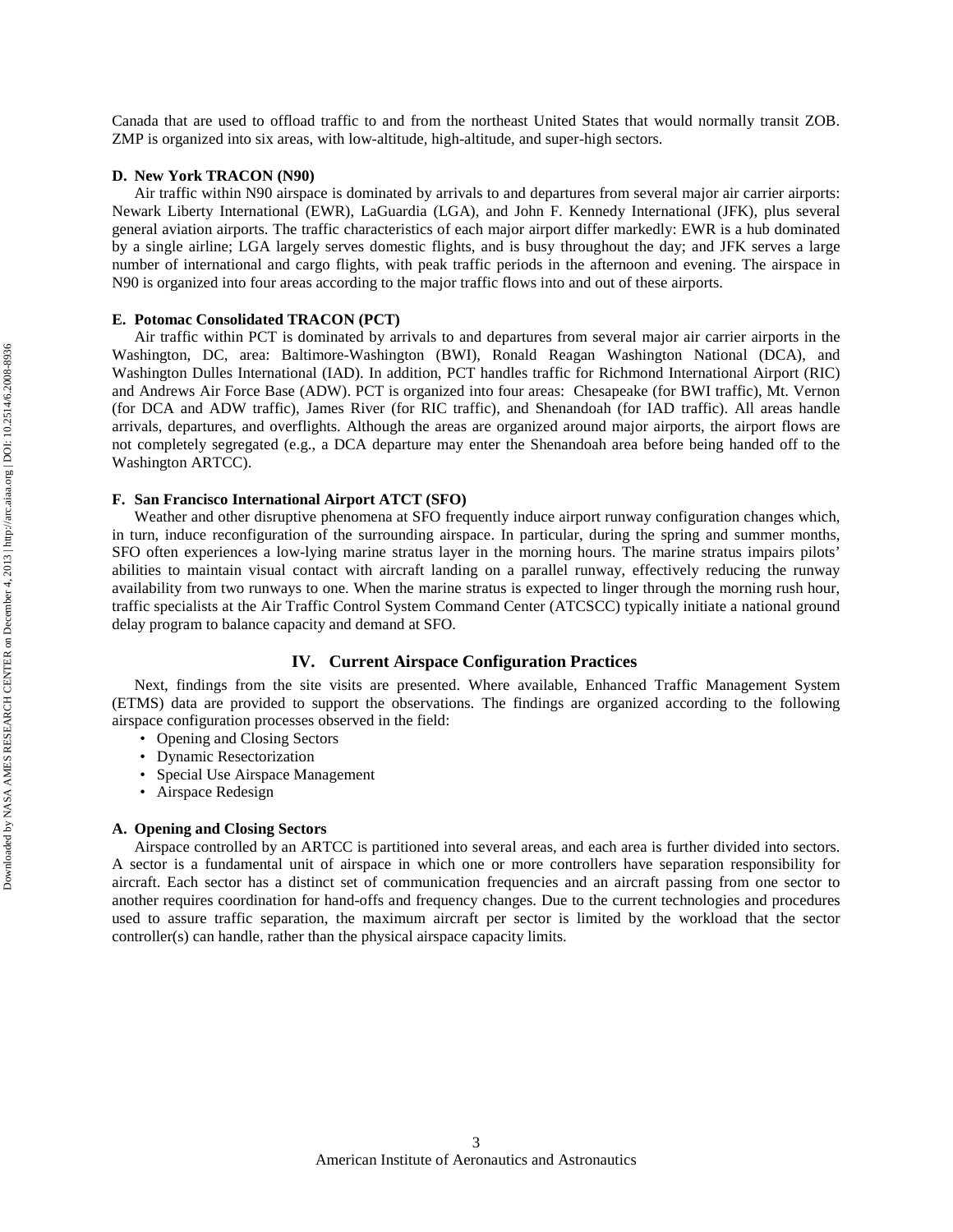When traffic volumes drop (e.g., at night), sectors can be combined to reduce the number of controllers necessary to work the airspace. Dynamically combining sectors and splitting these combinations (commonly referred to as "closing" and "opening" sectors, respectively), is a routine daily activity at the observed ARTCCs and TRACONs. Figure 1 shows the frequency of sector combination events by month at selected



**Figure 1. Monthly Sector Combination Events at Selected ARTCCs in 2007.** 

ARTCCs. At ZJX, for example, approximately 3,000 sector combination actions are performed per month, which translates to about 100 per day.

All sector combining is done within the areas—sectors are never combined across areas. The Area Supervisor has the responsibility to decide when to open and close sectors; adjacent areas have no input in the decision. The decision to open or close a sector is based on such factors as traffic volume (using Monitor Alert Parameter (MAP) values), weather, traffic restrictions imposed by other facilities, equipment outages, reroutes, the proficiency of each sector controller, and the past experience of the supervisor. Controllers usually treat combined sectors as a single volume of airspace when issuing clearances. However, depending on controller proficiency, combined sectors may



**Figure 2. Average Number of Open Sectors per hour in ZJX during July, 2007.**

occasionally be treated as if they were separate sectors, especially if a particular sector combination is not often used. The process of opening or closing a sector only takes minutes to perform. However, to avoid confusion over communication frequencies, sector openings and closures are typically kept in place for a minimum of one hour if possible. Both vertical sector combinations (e.g., combining a highaltitude sector with a super-high sector), and lateral combinations (e.g., combining two high-altitude sectors) are used regularly.

Many sector openings and closings follow a predictable daily pattern, based on known traffic variations. Figure 2 shows the average number of open sectors in ZJX, by hour, during July 2007.

#### **B. Dynamic Resectorization**

Dynamic resectorization refers to changes in sector boundaries that occur on a daily (or more frequent) basis, involving sub-sections of sectors, rather than opening and closing entire sectors with fixed boundaries.

## *1. TRACON Resectorization within Areas*

At the TRACON facilities observed (N90 and PCT), dynamic resectorization within areas—in which the sector boundaries within an area change, but the overall area boundaries remain constant—is a common daily occurrence, and is tied to runway configuration changes at the major airports within each TRACON. Each airport configuration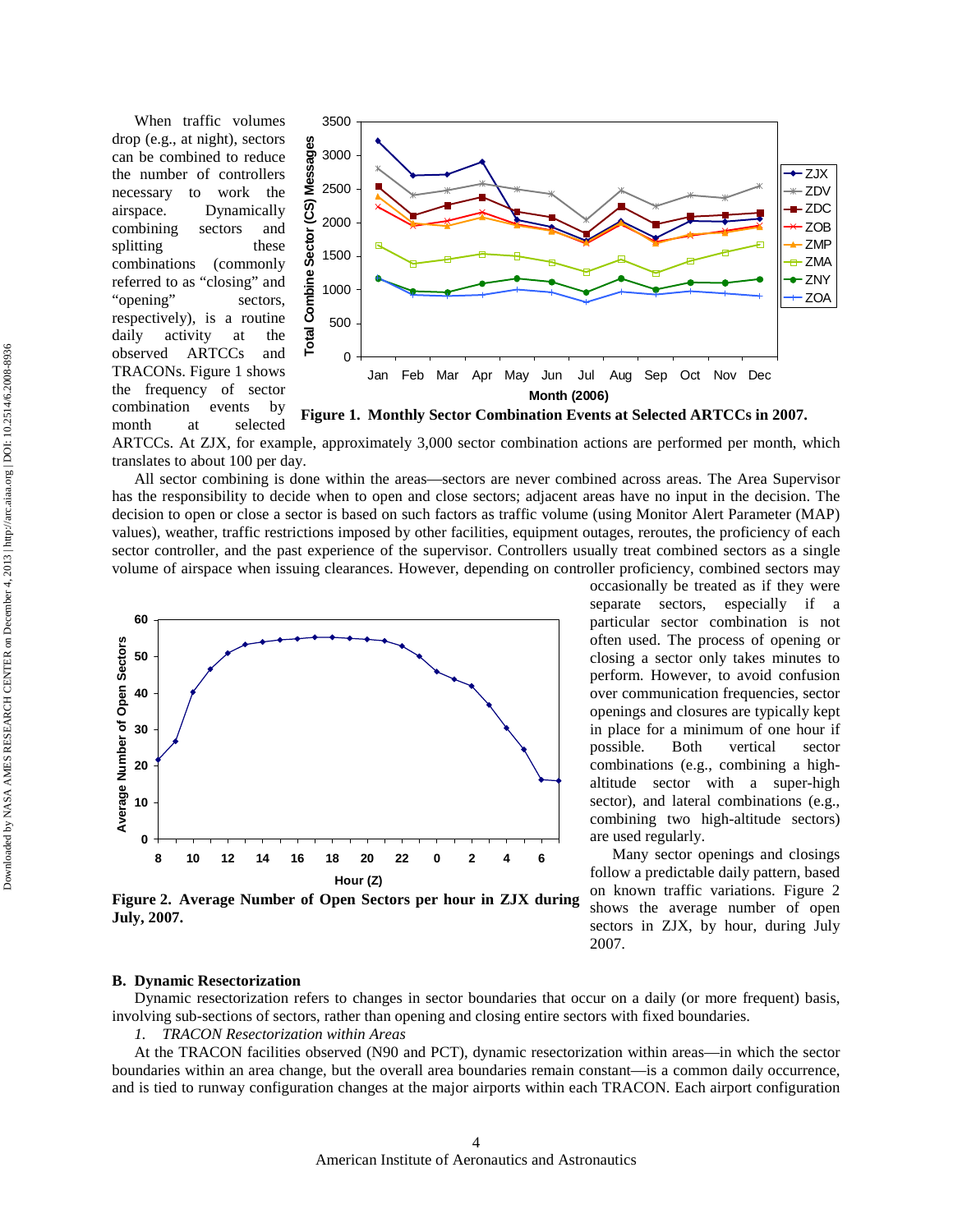has a corresponding sector configuration. Two such configurations for the PCT Flatrock sector near RIC airport are shown in Figure 3.



**Figure 3. PCT Flatrock Sector Geometry, for RIC North Operation (left) and RIC South Operation (right).**

The most frequent driver of airport reconfiguration is a change in wind speed/direction or runway conditions (wet or dry). At SFO, guidelines for choosing a configuration include a dry runway maximum crosswind component of 20 kt, reduced to 15 kt for wet runways; maximum tailwind components are 10 kt for dry runways, and 3 kt for wet runways. Other factors influencing runway configuration include:

- Low Ceiling/Visibility: every approach procedure requires particular ceiling and visibility minima; low ceilings/visibility may require dependent or single-runway arrival operations when parallel runway centerlines are less than 4,300 ft apart (the minimum spacing for independent parallel approaches using standard radar separation<sup>3</sup>).
- Demand Variations: during periods of high departure or arrival demand, a configuration with high departure or arrival capacity may be selected.
- Maintenance: runway or taxiway maintenance may prevent use of certain configurations.
- Special Events: an air show, for example, may block departure or arrival paths.

The party responsible for airport configuration changes (and, thus, dynamic resectorization) varies by facility. At most TRACONs, including PCT, the individual airport ATCTs retain responsibility for choosing the airport runway configuration. At N90, the TRACON Traffic Management Unit (TMU) has final decision authority for airport configuration changes, for two reasons. First, it allows the TRACON to tradeoff delay impacts among airports in order to better achieve system-wide goals. Second, the proximity of the N90 airports to each other necessitates that airport configuration changes be coordinated among airports.

Coordination of reconfiguration activities is done through teleconferences and pairwise phone calls between affected facilities (ARTCCs, TRACONs, and ATCTs). Traffic managers try to identify traffic gaps of 50 nm or more (or coordinate the configuration change in advance so that a gap can be created) to allow for rerouting of airborne aircraft and departing aircraft still on the ground. Nominally, they seek five to seven minutes of buffer between the last departure to clear the airspace and the first arrival in the new configuration. As the proposed configuration changeover time gets closer, they pick the last arrival to start implementing the plan. The timeline or traffic gap can be adjusted as the configuration time gets closer.

High controller workload in the affected sectors requires careful monitoring. Traffic Management Coordinators (TMCs) at the TRACON and ARTCC ensure that the last aircraft arriving and departing on the original configuration are out of the sectors, then change the controller radar displays and start taking aircraft under the new configuration. If the sectors cannot be cleared of traffic, TMCs need to coordinate with controllers to vector or hold the aircraft during the interim. Several TRACON sectors may be affected by airport configuration changes. Area Supervisors need to check with each position to make sure that they are ready for a change. When the controller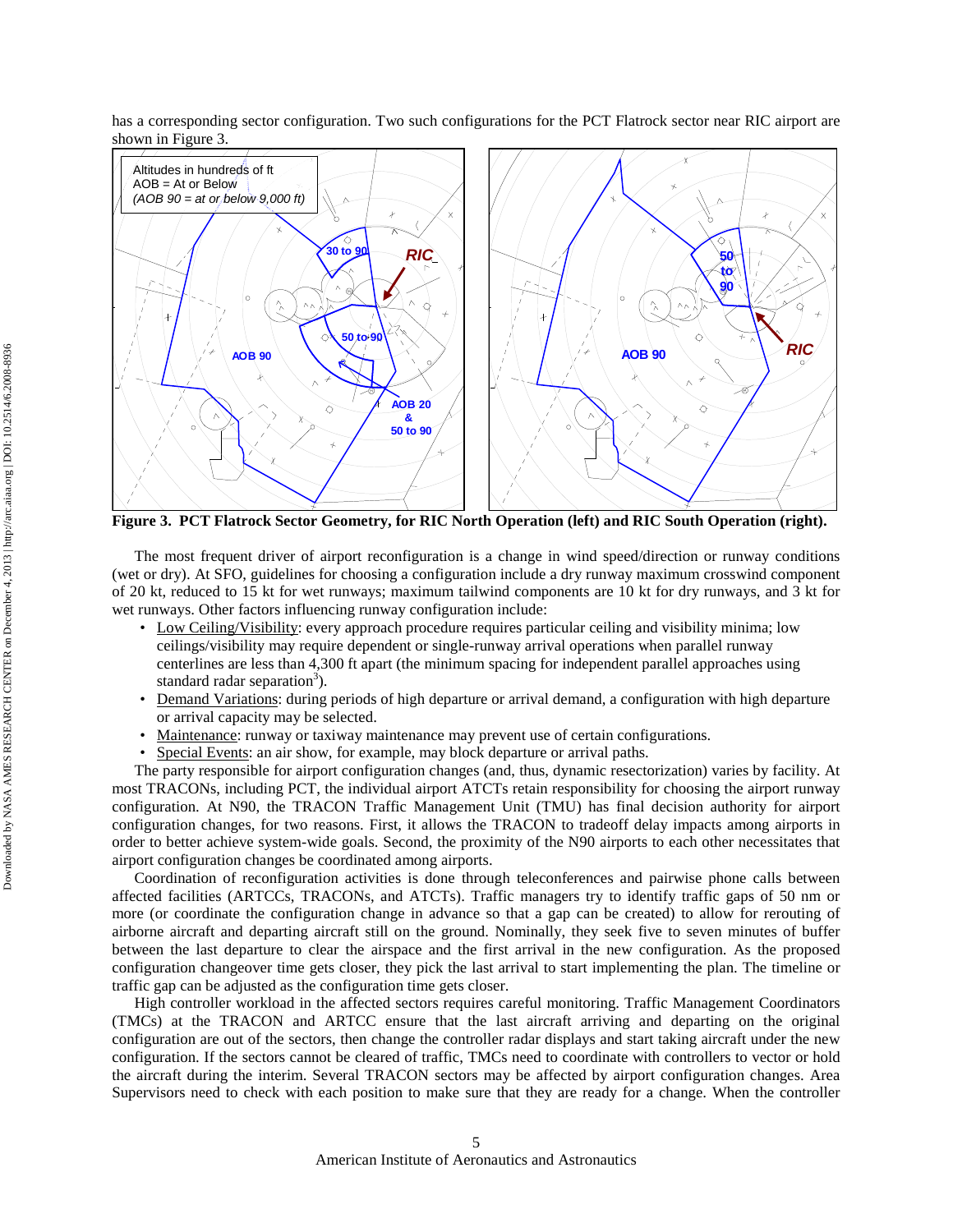radar displays change, the sector controllers stay with the "job" instead of the airspace (e.g., departure controller stays with the departures, regardless of the physical sector location).

## *2. TRACON Resectorization between Areas*

Although dynamic resectorization within a TRACON area is a frequent occurrence, dynamic resectorization across TRACON area boundaries is much less common. For example, at PCT, only one instance of dynamic resectorization between areas is employed, as shown in Figure 4; during certain configurations, a 1000 ft shelf of airspace will change hands between the Shenandoah area (responsible for IAD arrivals) and the Mt. Vernon area (responsible for DCA arrivals). Similarly, a single case of dynamic sectorization between areas was observed at N90; during certain configurations, airspace will trade hands between the Newark and La Guardia areas.



## *3. ARTCC Resectorization*

#### Dynamic resectorization at ARTCCs is **Airspace.**

similarly used only in isolated cases. At both ZJX and ZOB, TMCs reported only one instance of dynamic resectorization. At ZOB, a low-altitude sector uses one of two different geometries based on the runway configuration at Detroit. At ZJX, when hazardous weather precludes Orlando arrivals from the east, a small portion of Miami ARTCC airspace is used to vector traffic to the south before turning northwest toward Orlando; this also reduces the number of handoffs between sectors.

## *4. Point-Outs*

One alternative to dynamic sectorization is the use of point-outs. A point-out is used when an aircraft will be in a sector for a short distance or duration. Rather than hand off the traffic to this sector, an adjacent sector will retain responsibility for this aircraft. This prevents the need for two frequency changes in quick succession. It also allows additional flexibility for vectoring and rerouting when hazardous weather is present in a sector. Point-outs are frequently used at both TRACONs and ARTCCs. Point-out coordination may be done in three ways: in person (when the controllers for adjacent sectors are also physically adjacent), by telephone, or via a keyboard entry, which causes a flight's data block to flash on the controller's radar display until the point-out is accepted or rejected.

## **C. Special Use Airspace Management**

Special Use Airspace (SUA) is a volume of airspace reserved for special operations (such as military training or rocket launches) or security restrictions, which precludes or discourages entry by civil aircraft. There are several types of  $SUA$ :<sup>4,5</sup>

- Prohibited Area: airspace within which all flight is prohibited for security or other reasons associated with the national welfare (e.g., P-56, which overlies the White House, Capitol, and Naval Observatory in Washington, DC).
- Restricted Area: airspace within which flight is not completely prohibited, but subject to certain restrictions due to operations that may be hazardous to nonparticipating aircraft, such as artillery firing, aerial gunnery, or guided missiles; when active, Instrument Flight Rules (IFR) traffic is not cleared into Restricted Areas, but Visual Flight Rules (VFR) traffic may enter at their own risk.
- Warning Area: airspace that extends from 3 nm outward from the coast of the United States that contains activity that may be hazardous to nonparticipating aircraft; when active, IFR traffic is not cleared into Warning Areas, but VFR traffic may enter at their own risk.
- Military Operations Area: airspace established to separate military training activities from IFR traffic; when active, IFR traffic may still be cleared through a Military Operations Area if IFR separation can be provided.
- Alert Area: airspace established to inform nonparticipating pilots of areas that may contain a high volume of pilot training or unusual aerial activity; all traffic may enter Alert Areas, but should maintain increased vigilance for other traffic.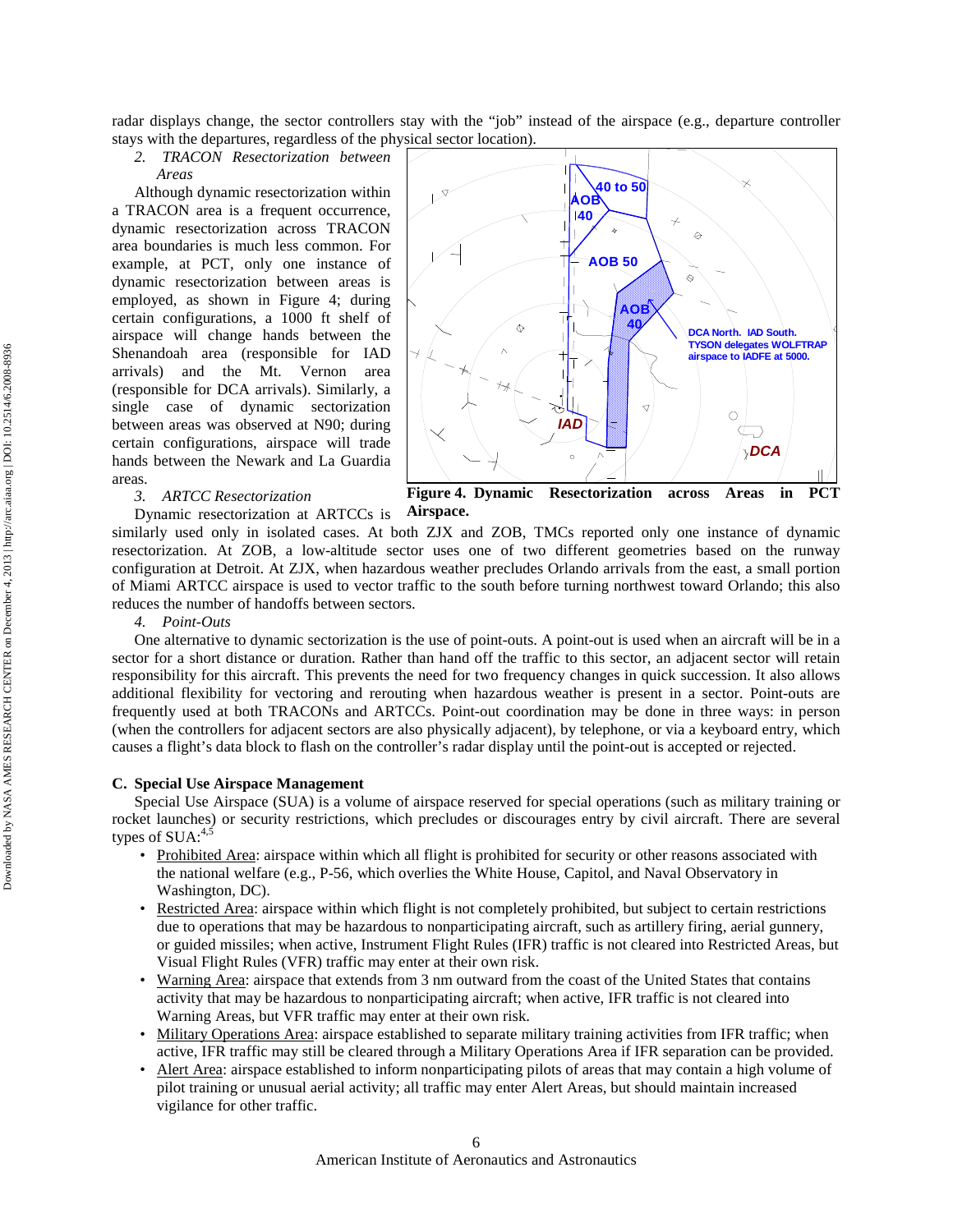- Controlled Firing Area: airspace established for activities which, if not conducted in a controlled environment, could be hazardous to nonparticipating aircraft; activities within a Controlled Firing Area are suspended whenever a nonparticipating aircraft approaches the area (determined via spotters or radar).
- Military Training Route: routes which have no reserved airspace, but are charted to indicate the presence of high-speed, low-altitude military training; all traffic may operate in the vicinity of Military Training Routes, but should maintain increased vigilance for other traffic.
- National Security Area: airspace over ground facilities requiring increased security; pilots are requested to voluntarily avoid National Security Areas.
- Temporary Flight Restriction: airspace established to temporarily restrict all or some types of flight; reasons for establishing Temporary Flight Restrictions include Presidential movements, disaster recovery, and major sporting events.

The effects of SUA and the methods for managing SUA vary considerably among the observed facilities. For example, only one SUA is located in N90, a Restricted Area that extends to 5000 ft over the United States Military Academy at West Point; it was reported that this SUA never impacts N90 operations.

In contrast, SUA significantly affects operations in ZJX. Offshore warning areas are located over both the Atlantic Ocean and the Gulf of Mexico. The areas are usually active during the daytime hours, and are controlled by the United States Navy. Due to these warning areas, and the geography of the southeastern United States, a "funnel" effect is created, in which traffic to and from southern Florida is restricted to a narrow band of airspace over the Florida peninsula. This geometry, shown in Figure 5, significantly impacts the ability of ZJX to vector aircraft laterally when weather or traffic congestion is present. At ZJX, personnel have negotiated with the military a set of "corridors" through the warning areas that are safe to fly through. These corridors can be released (i.e., made usable) procedurally. The corridors are not part of the ARTCC flight data processor logic, but they can be drawn on the controller displays and saved so that the outline of their locations can be shown visually whenever the corridors are used.

ZOB personnel indicated that several SUA are active each day in their airspace, and that these can have an impact during hightraffic periods. However, unlike the warning areas in ZJX, ZOB has authority to approve or disapprove SUA activity in their airspace (although they rarely deny a SUA request). Active SUA in ZOB may also affect national flow planning at the ATCSCC, precluding the use of certain commonly-used reroute options.

At the ARTCCs observed, SUA coordination is performed in the TMU by the Military Operations Specialist. Updates to SUA schedules can be provided by the military electronically, or via phone or fax. This scheduling is usually arranged a few hours in advance, although schedules



**Figure 5. SUA Warning Areas and Flight Tracks in ZJX Airspace.**

for some SUA are made available weeks in advance. Approximately 30 minutes before SUA becomes active, a flight strip indicating the SUA schedule will be printed at each affected sector, and a message will appear on the controllers' radar displays immediately before the SUA is activated.

## **D. Airspace Redesign**

The airspace reconfigurations that have been discussed thus far all happen on a day-to-day basis. In this section, longer-term airspace reconfigurations, such as permanent changes to sector boundaries and route locations, are discussed.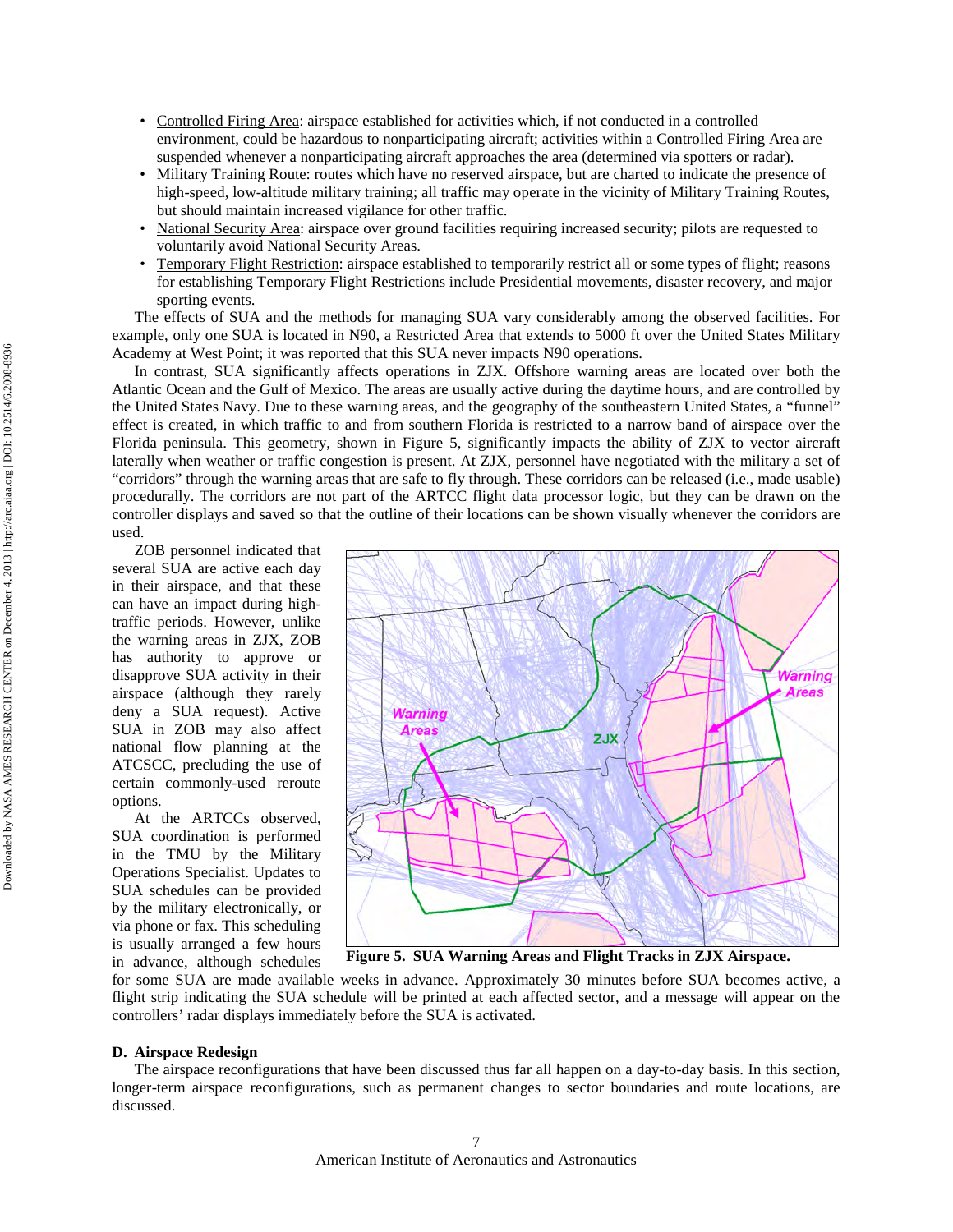Airspace redesign efforts vary in scope. Minor changes, such as modifications to a Coded Departure Route, can be performed within a single 56-day aeronautical chart update cycle. However, even small airspace boundary changes may require months to years to accomplish. The process for making small route and airspace boundary changes is very collaborative, with a committee of controllers, supervisors, and airspace specialists typically performing "what-if" analyses on airspace design alternatives, in order to evaluate metrics such as conflict probabilities and traffic densities. Candidate designs are then tested with pseudopilots to uncover any potential problems. Each observed facility had in-house capabilities for analyzing airspace modifications. In contrast to these relatively simple design changes, large-scale airspace redesigns require significantly more time and resources to accomplish. Examples of large-scale redesigns are discussed next.

*1. Large-Scale Redesign*

Two noteworthy recent airspace redesign activities are the High Altitude Redesign (HAR) and the Big Airspace (BA) concept.<sup>6,7</sup> Both activities were FAA initiatives under National Airspace Redesign (NAR) to review, redesign, and restructure the NAS. NAR encompasses both domestic and oceanic airspace, and its overall goals are to decrease delays, improve efficiency, and increase flexibility and predictability for the end users while balancing the access needs of all users and maintaining a high level of system safety.

The BA concept envisioned a merger of existing ARTCC and TRACON facilities in the New York metropolitan area to streamline traffic by reallocating facility rules and redesigning airspace. This concept proposed expanding the use of TRACON separation standards (3 nm lateral separation and current minima for diverging courses) to at least 100 nm from the primary airport and up to flight level (FL) 270, as well as extending visual separation standards above 18,000 ft. This airspace merger concept has since been considered for other major metropolitan areas, such as Atlanta, Baltimore/Washington, Central Florida, Chicago, Northern California, Philadelphia, and Southern California.

The BA concept suggested that an integration of ARTCC and TRACON sectors to strategically control arrivals and departures would reduce the overhead of traffic control and management. Analysis showed that, under high demand or complex traffic situations, the amount of routine coordination events (e.g., transfer of communication/control) were reduced; these reductions seemed to be due to better situation awareness on the part of controllers due to the co-location of controllers who were managing traffic in adjacent airspace, a better design of the airspace, and the timely and accurate transmission of traffic conditions, which in turn contributed to better situation awareness. It was unclear from the study if these benefits would be mostly due to the co-location of the controllers or a better airspace design. This distinction will be important in a NextGen environment, in which physical proximity of air traffic service providers, or the need for it, is not yet determined.

The HAR project was established in 2000 to improve en route airspace capacity and flexibility by introducing new airspace structures in the high altitude en route airspace that take advantage of new technologies to maximize efficiency and maintain a flexibility of routes. The HAR approach to modernizing the NAS is to gradually migrate from constrained, ground-based navigation to a more flexible, Area Navigation (RNAV)-based system. The HAR implementation focused on optimizing and redesigning key airports and associated airspace elements to realize potential benefits as soon as possible while redesigning the national airspace in parallel to ensure that the necessary infrastructure was in place for the future.

One of the main objectives of HAR was to balance flexibility and structure to obtain maximum system efficiency. To achieve this goal, HAR introduced new routes called Q-routes, around merge points and other traffic congestion points. In airspace with enough capacity, HAR allowed user-preferred, non-restrictive routing (NRR) point-to-point navigation facilitated by new route structures.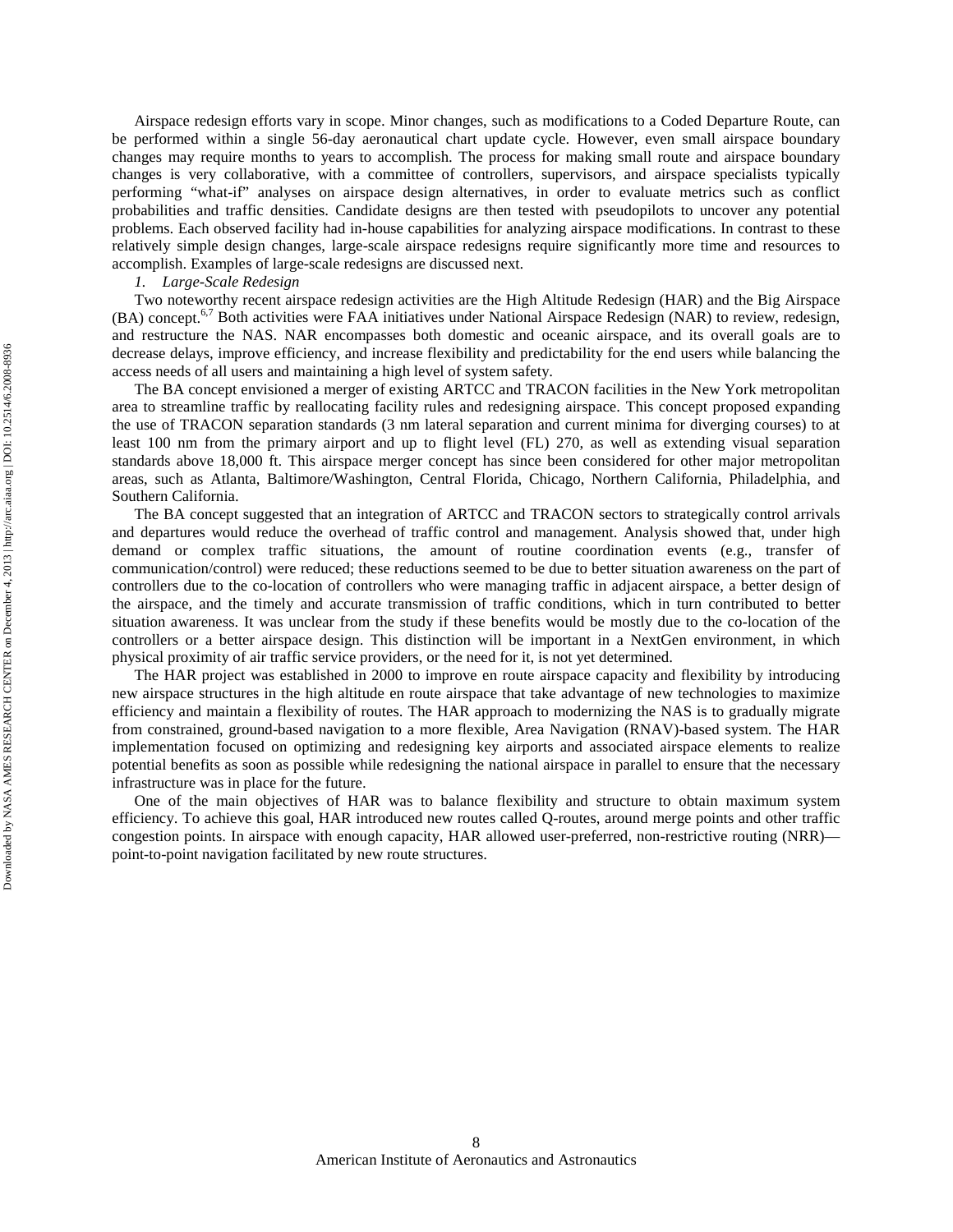Q-routes are RNAV Required Navigation Performance routes that can be placed anywhere, independent of ground-based navigation aids (e.g., VORs). The current jet routes connect from VOR to VOR, thereby inadvertently creating routes that cross and converge, resulting in conflict points between routes. Qroutes, if properly designed, can significantly reduce conflict points through the use of parallel routes with minimal flow crossings. Since Q-routes can be constructed independent of navigation aid locations, additional routes can be added in previously unused airspace, thereby potentially increasing capacity and creating greater efficiencies in traffic flows.

Q-routes serve different functions for different regions. For example, as shown in Figure 6, Q-routes in the Pacific Northwest provide three parallel tracks to the San Francisco Bay Area to separate the traffic for the San Francisco, Oakland, and San Jose airports, so that weather-related delays at one airport do not affect the



**Figure 6. Q-routes in the Pacific Northwest.**

other traffic. In contrast, Albuquerque ARTCC has a large amount of SUA in their airspace; Q-routes there are primarily designed to "thread" between SUA that currently blocks most jet routes, and therefore requires flight plans with excessive deviations. In the Gulf of Mexico, Q-routes are being used as a direct passage between Texas and Florida, where there are no existing jet routes, providing more efficient paths that also relieve traffic congestion. ZJX regularly controls traffic on Q-routes over the Gulf of Mexico and analogous routes over the Atlantic Ocean called "AR routes."

Boetig, Borowski, and Wendling<sup>8</sup> evaluated Q-routes at Oakland ARTCC. Q-routes were rated by the controller participants as highly acceptable ( $M = 9.2$  on a 10-point scale) on a modified Controller Acceptance Rating Scale.<sup>5</sup> The average rating was in the category of "safe, manageable, satisfactory without improvement and with negligible deficiencies." The controller participants also responded to workability questions related to the overall effect of the HAR design. When they were asked about their assessments of HAR design elements, they responded that NRR and Q-routes in general were not significant changes from current operations.

NRR is an enhanced version of the North American Route Program (NRP) that began in the mid-1990s.<sup>10</sup> NRP allows the user to file preferred routing using ground-based navigation aids to give more flexibility in flight planning above FL290, and is identified by "NRP" in the remarks section of the filed flight plan. Controllers leave NRP flights on their filed routes and flight levels unless changes are needed for weather, traffic, or other tactical reasons.

A discussion with a HAR SME provided insight into the rationale for creating NRR, which is similar to NRP. The SME stated that NRP had only limited success in spite of its inherent route flexibility. Aircraft were often taken off NRP routes for one reason or another, so airlines stopped requesting them. The SME stated that the number of aircraft that fly NRP is currently lower than during the earlier years of its implementation. One problem contributing to its lack of use was a lack of clarity about suitable routing in congested terminal areas, creating problems for controllers. Thus, many of the NRP-filed aircraft were taken off their routes due to incompatible entry and exit points near departure and arrival routes. NRR addressed this by adding a concept for using "pitch" and "catch" waypoints to facilitate exit from and entry into congested terminal areas.

Pitch and catch points are used to link the user preferred routes to structures at the beginning and end of a filed NRR flight plan. They are NAS waypoints located at or near common top-of-climb and top-of-descent points, often at the transition points for standard departure and arrival routes. Pitch and catch points are listed in Airport/Facility Directories, and since they are part of the NAS database, they can also be used for NRP routes. NRR flight plans include a different flag in the remarks section: "HAR" or "PTP." NRR routes require one fix per ARTCC traversed. Figure 7 illustrates a possible NRR routing from Newark to San Francisco.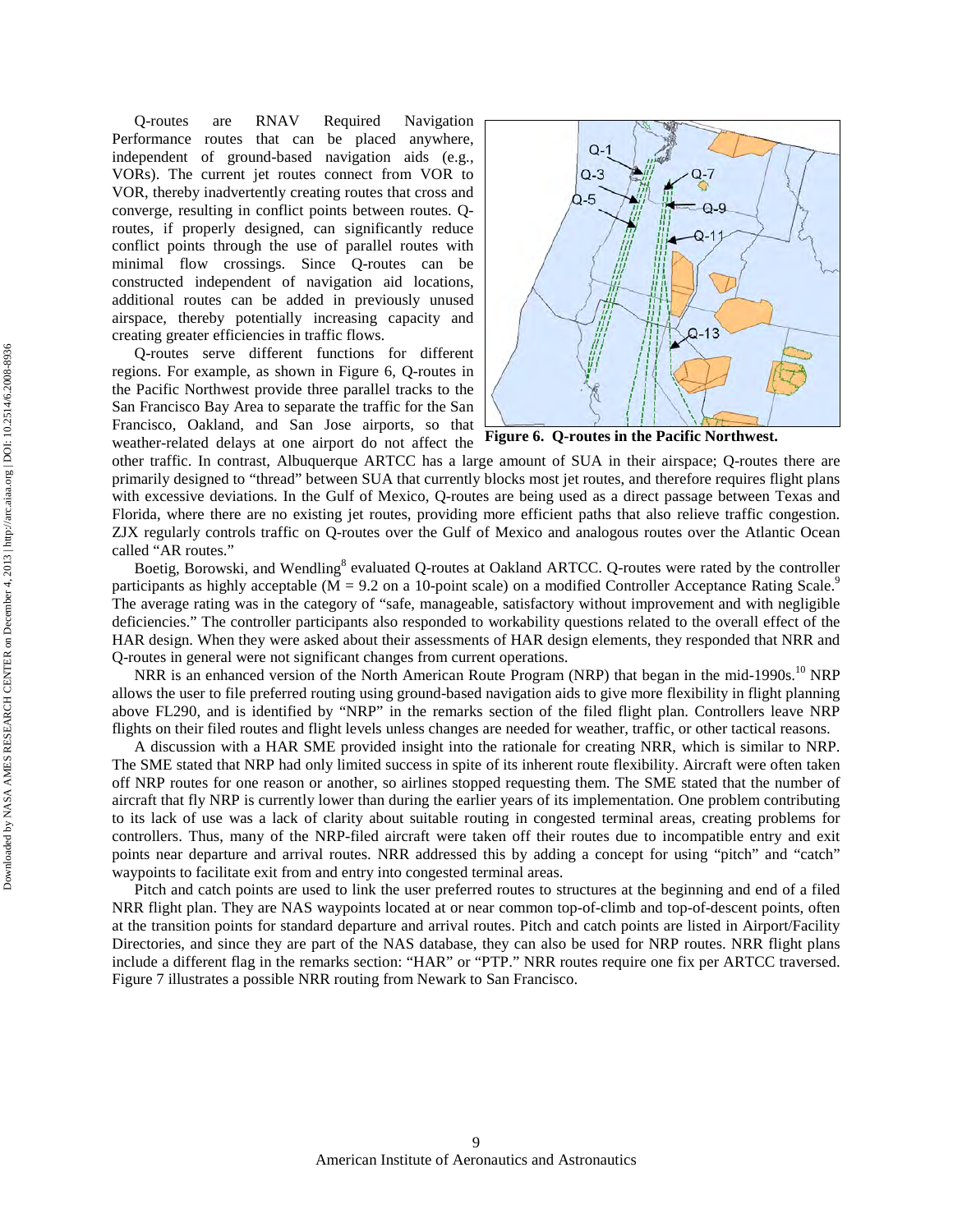

**Figure 7. Non-Restrictive Routing from Newark to San Francisco.** 

## *2. Redesign Issues*

Although increased traffic throughput, higher efficiency, and/or lower workload are usually the primary aims of airspace redesign, a number of other factors must be considered. These other factors can significantly increase the duration and difficulty of the redesign process. Even small airspace boundary changes may require months to years to accomplish. One ARTCC reported that it required one year of negotiations to transfer six miles of airspace from an adjacent facility in order to eliminate the need for point-outs for arrivals on a particular route. Larger airspace redesign projects, such as the New York/New Jersey/Philadelphia Metropolitan Area Airspace Redesign<sup>11</sup>, which recently published a Record of Decision for a new airspace design, can take years to finish.

A communications frequency analysis must be conducted when sector boundaries change, in order to assure that adequate signal coverage exists (primarily for low-altitude sectors, where line-of-sight issues must be considered for Very High Frequency communications) and that frequencies do not overlap. For redesigns of low-altitude sectors and TRACON airspace especially, radar coverage must also be considered.

Environmental considerations are also a factor in airspace redesigns. For any redesign of airspace below 10,000 ft, an environmental assessment must be completed. The required level of assessment can take three forms, the most detailed of which is an Environmental Impact Statement (EIS), which requires public participation. To illustrate the effort necessary to complete the environmental analyses required for an airspace redesign project, consider the New York/New Jersey/Philadelphia Metropolitan Area Airspace Redesign. On January 22, 2001, a Notice of Intent was published to inform the public that an EIS would be prepared.<sup>12</sup> Almost seven years later, on September 5, 2007, a Record of Decision was finally released, describing the chosen airspace design.<sup>13</sup>

One consequence of the long durations required to complete airspace redesigns is that the airspace often cannot adequately react to shifts in air traffic service patterns. For example, personnel at one TRACON facility stated that they never fully "caught up" to a new airline that significantly increased flights at one airport during the one and one-half years they were in operation.

## *3. Sector Design Issues*

A significant body of research has been focused on redesigning sector boundaries.<sup>14-18</sup> These tend to be "clean slate" approaches, as opposed to modifying boundaries of the existing sectors or performing highly dynamic resectorization to support a traffic flow management initiative.<sup>19</sup> Both on site visits and during a DAC workshop conducted at NASA Ames in February 2007, constraints and considerations for sector design were gathered from controllers. The findings can be summarized as follows.

• Regional Boundaries: Sector boundaries should not be constrained by regional or local boundaries within the NAS. Currently, sectors cannot span or be merged across ARTCC boundaries, which exist largely for historical reasons. From a purely sectorization perspective, these facility boundaries should be ignored, eliminated, or reset.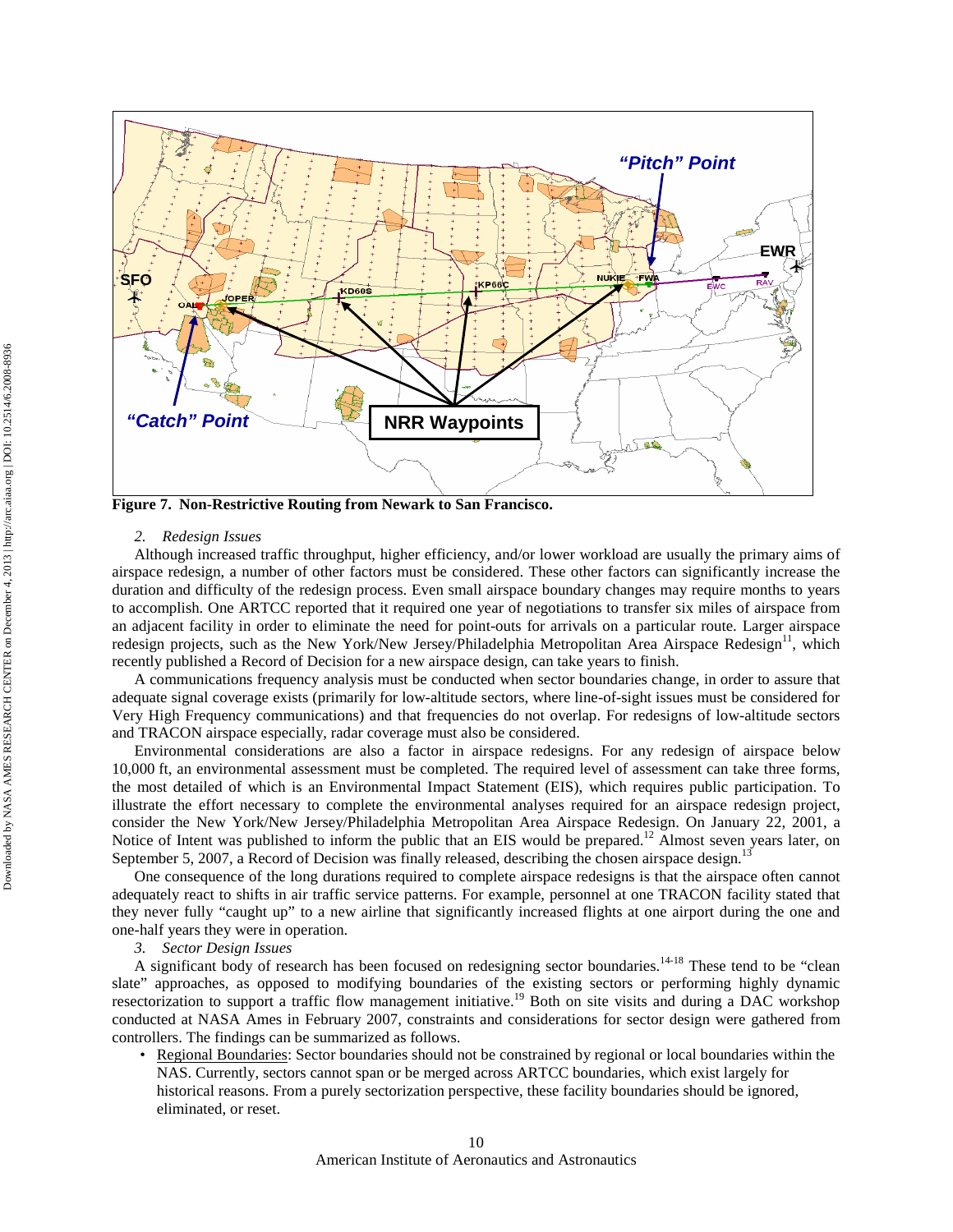- Flow and Flight Profile Alignment: Sector boundaries should be a function of flight profiles and trajectories. To the extent possible, sector boundaries should facilitate coordination and promote overall system flexibility to support user preferred trajectories. To reduce workload in the form of handoffs, today's sectors tend to be aligned with flows, but these can change over time, both in the short run and the long run. Also, sector designs should afford optimum flight profile procedures that enable flights to reach desired altitudes, optimum speeds, and climb/descent rates without interruption for operational or organizational air traffic control reasons.
- Buffered Intersections: Sector boundaries should not be located in proximity to major conflict points, in order to prevent the need for excessive coordination. This requires intersections be kept well within sector interiors.
- Air Traffic Control Functions: Sector dimensions should be designed to accommodate such air traffic control functions as radar vectoring, offset routes, or additional procedures that are deemed necessary.
- Built-in Holding Areas: Sector design should address the establishment of holding patterns without requiring coordination with other sectors or facilities. This will maintain a reservoir of available aircraft for the approach control facility.
- Varying Aircraft Performance: Sectors and routes should be designed to take into consideration a mix of aircraft with different performance characteristics.
- Sector Geometry: Current sector sizes are generally acceptable to controllers, and can be effectively altered by splitting or merging sectors. The geometry of a sector boundary can be suboptimal in several ways. A repeated concern of controllers was traffic crossing at a corner point of a sector; they would prefer that traffic cross the boundary orthogonally. Sectors with acute angles are generally undesirable, as they leave little room to resolve conflicts and tend to generate point-outs. Similarly, unusually thin sectors (e.g., less than 5 minutes of transit time) leave little time for conflict resolution or vectoring.

## **V. Conclusions and Implications for NextGen Airspace Concepts**

The ability to dynamically configure airspace is currently limited, constrained largely by the need for environmental and safety analysis, surveillance and communications coverage, and human factors. At ARTCCs, such reconfiguration largely consists of combining or separating entire sectors. At TRACONs, sector geometries change often, but are chosen from a pre-defined set, based on airport configurations. Human factors considerations greatly influence current airspace configuration practices. Pre-defined sets of configurations are used partly because each configuration requires additional controller training on traffic flows, coordination procedures, and communication frequencies. If the current paradigm of human-performed aircraft separation is retained, NextGen airspace concepts must address these human factors issues.

In addition to traffic flow efficiency, a number of other assessments are currently required to determine the desirability and feasibility of an airspace configuration, such as surveillance and communications coverage, and environmental impacts. Research into NextGen airspace concepts should address the automation of these assessments in order to reduce the lead time required to develop a new airspace configuration. This would allow airspace designers to better respond to the dynamics of the air transportation system (e.g., a new entrant airline).

Airspace redesign and/or reconfiguration will often be driven by the need for new routes due to various factors, such as weather, runway maintenance requirements, or demand variations. Airspace configurations, and the criteria for a "good" airspace design, are driven primarily by traffic flows. In turn, traffic flows in the TRACON airspace are driven primarily by airport runway configurations. This is entirely appropriate, as the basic premise of DAC is to make the airspace better conform to changing needs of airspace users. However, a common finding during the air traffic control facility site visits was that the timing of any airspace changes must be considered as carefully as the change itself. Airspace changes must generally occur during a lull in the traffic demand, as controllers cannot accept boundary or procedural changes at times of high workload. This is a rather large constraint, as it could limit dynamic airspace changes to once or twice per day. Automation and technology will be needed to ease transitions if more frequent changes are required. This suggests that dynamic airspace configuration for NextGen may consist of a set of proven stock airspace configurations. This has the advantage that supporting analyses and studies would have the lead time they need and that controllers could be adequately trained.

DAC concepts that on the surface seem very futuristic are often being performed today, albeit on a small scale. For instance, the notion of multi-lane highways in the sky that do not require strict adherence to existing jet routes has received considerable attention in the research community.<sup>20,21</sup> Q-routes fit exactly this description and are being flown today. NextGen research will consider expanding this concept into a network of tube-like structures with dynamic opening and closing procedures. Though high-performance aircraft are generally the intended beneficiaries of such structures, ZJX personnel suggested that slow-moving, rather than fast-moving, traffic might be forced into a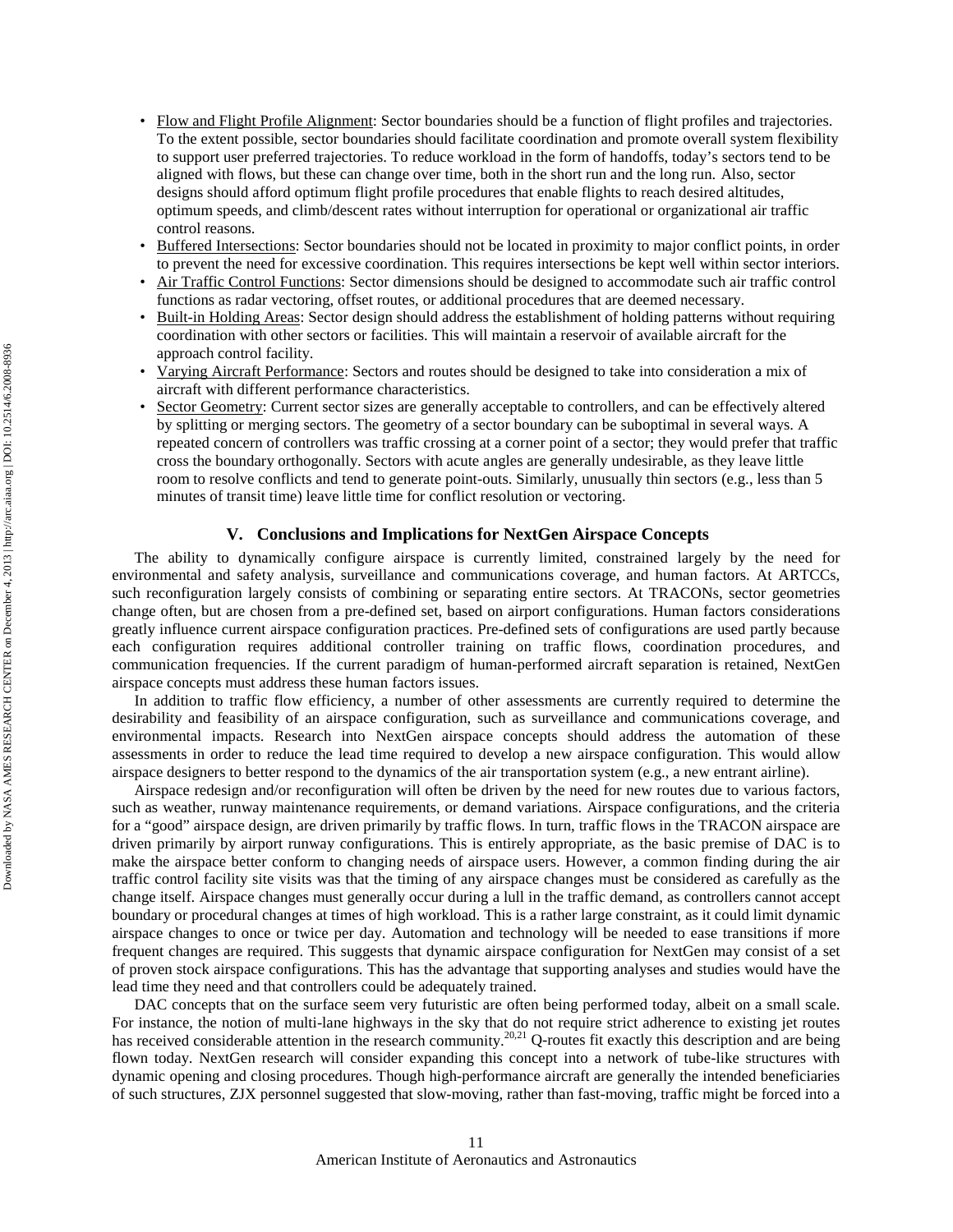concentrated flow, as they have experienced a significant increase in the number of air taxi operators flying such aircraft.

As another example of DAC-like concepts being performed today, sector merging and splitting was found to be a daily and well-established practice, though sub-sector boundaries remain fixed. SUA management is also handled dynamically in the sense that airspace is opened and closed as needed, but at the timing, duration, and convenience of those reserving the airspace, rather than those being displaced by it. SUA management would benefit from a more dynamic, collaborative process that minimizes inconvenience to non-SUA traffic.<sup>22</sup> Also, the ZJX creation of corridors through SUA suggests greater utilization of SUA is feasible, possibly dynamically over time.

In near to mid-term future operations, there may be new categories of operational airspaces, such as high altitude airspace and super density metroplex operations airspace, which may replace current classes of airspace. More likely, these new airspace classes may overlay on top of the existing airspace classes. As described above, the FAA has already taken some initiatives to implement airspace concepts and the necessary changes to airspace components to facilitate an evolutionary implementation towards NextGen operations. The proposed airspace components and redesign efforts have many parallels with DAC research in both their purpose and the associated constraints in their implementation, except that they are designed for a near-term time frame with fewer equipage and system requirements than assumed in DAC research. Understanding these efforts provides significant insights into designing DAC related airspace components and potential challenges in their implementation.

## **Acknowledgments**

This work was funded by NASA's Airspace Systems Program and NGATS-ATM Airspace Project. The authors would like to thank Phil Bassett, Jim Bedow, Mark Evans, Ralph Tamburro, Curt Kaler, Jack Kies, Steve McMahon, John Timmerman, and subject matter experts at UPS, SFO Tower, and Eurocontrol for providing valuable insights into both current and proposed changes to NAS airspace structures.

## **References**

<sup>1</sup>Joint Planning and Development Office, *Concept of Operations for the Next Generation Air Transportation System, Version 2.0*, Washington, DC, 2007. http://www.jpdo.gov/library/NextGen\_v2.0.pdf

2 Kopardekar, P., Bilimoria, K., and Sridhar, B., "Initial Concepts for Dynamic Airspace Configuration," *7th AIAA Aviation Technology, Integration and Operations Conference*, Belfast, 2007. <sup>3</sup>

Federal Aviation Administration, *Order JO 7110.65S: Air Traffic Control*, Washington, DC, 2007. http://www.faa.gov/atpubs

Federal Aviation Administration, *Aeronautical Information Manual*, Washington, DC, 2008. http://www.faa.gov/atpubs <sup>5</sup>

<sup>5</sup>Federal Aviation Administration, Order JO 7400.8P: Special Use Airspace, http://www.faa.gov/atpubs <sup>6</sup>

Federal Aviation Administration, *Advisory Circular 90-99: High Altitude Airspace Redesign Phase 1*, Washington, DC, 2003. http://rgl.faa.gov

Federal Aviation Administration, *Integrated Arrival/Departure Control Service (Big Airspace) Concept Validation*, Washington, DC, 2007. http://www.tc.faa.gov/acb300/Techreports/TC0808.pdf

Boetig, R.C., Borowski, M., and Wendling V.S., *ZOA HAR Design and Q Route Validation*, MP04W0000236, The MITRE Corporation, McLean, VA, 2004.

Lee, K.K., Kerns, K., Bone, R., and Nickelson, M., "Development and Validation of the Controller Acceptance Rating Scale (CARS): Results of Empirical Research," 4th USA/Europe Air Traffic Management R&D Seminar, Santa Fe, NM, 2001.<br><sup>10</sup>Federal Aviation Administration, Advisory Circular 90-91H: North American Route Program (NRP), Washington,

2004. 11Federal Aviation Administration, *New York / New Jersey / Philadelphia Airspace Redesign*, http://www.faa.gov /airports\_airtraffic/air\_traffic/nas\_redesign/regional\_guidance/eastern\_reg/nynjphl\_redesign 12Federal Aviation Administration, Notice *of Intent to Prepare Environmental Impact Statement*, http://www.faa.gov

airports airtraffic/air traffic/nas redesign/regional guidance/eastern reg/nynjphl redesign/prescoping/notice intent/<br><sup>13</sup>Federal Aviation Administration, *Record of Decision: New York / New Jersey / Philadelphia Metropoli* 

*Redesign*, http://www.faa.gov/airports\_airtraffic/air\_traffic/nas\_redesign/regional\_guidance/eastern\_reg/nynjphl\_redesign/media/ ROD\_090507.pdf<br><sup>14</sup>Basu, A., Mitchell J., and Sabhnani, G., "Geometric Algorithms for Optimal Airspace Design and Air Traffic Controller

Workload Balancing," The Workshop on Algorithm Engineering and Experiments (ALENEX), San Francisco, CA, 2008.<br><sup>15</sup>Conker, R., Moch-Mooney, D., Niedringhaus, W., and Simmons, B., "New Process for 'Clean Sheet' Airspace Desi

Evaluation," 7th USA/Europe ATM R&D Seminar, Barcelona, Spain, 2007.<br><sup>16</sup>Martinez, S.A., Chatterji, G.B., Sun, D., and Bayen, A.M., "A Weighted-Graph Approach for Dynamic Airspace

Configuration," *AIAA Guidance, Navigation, and Control Conference*, Hilton Head, SC, 2007.